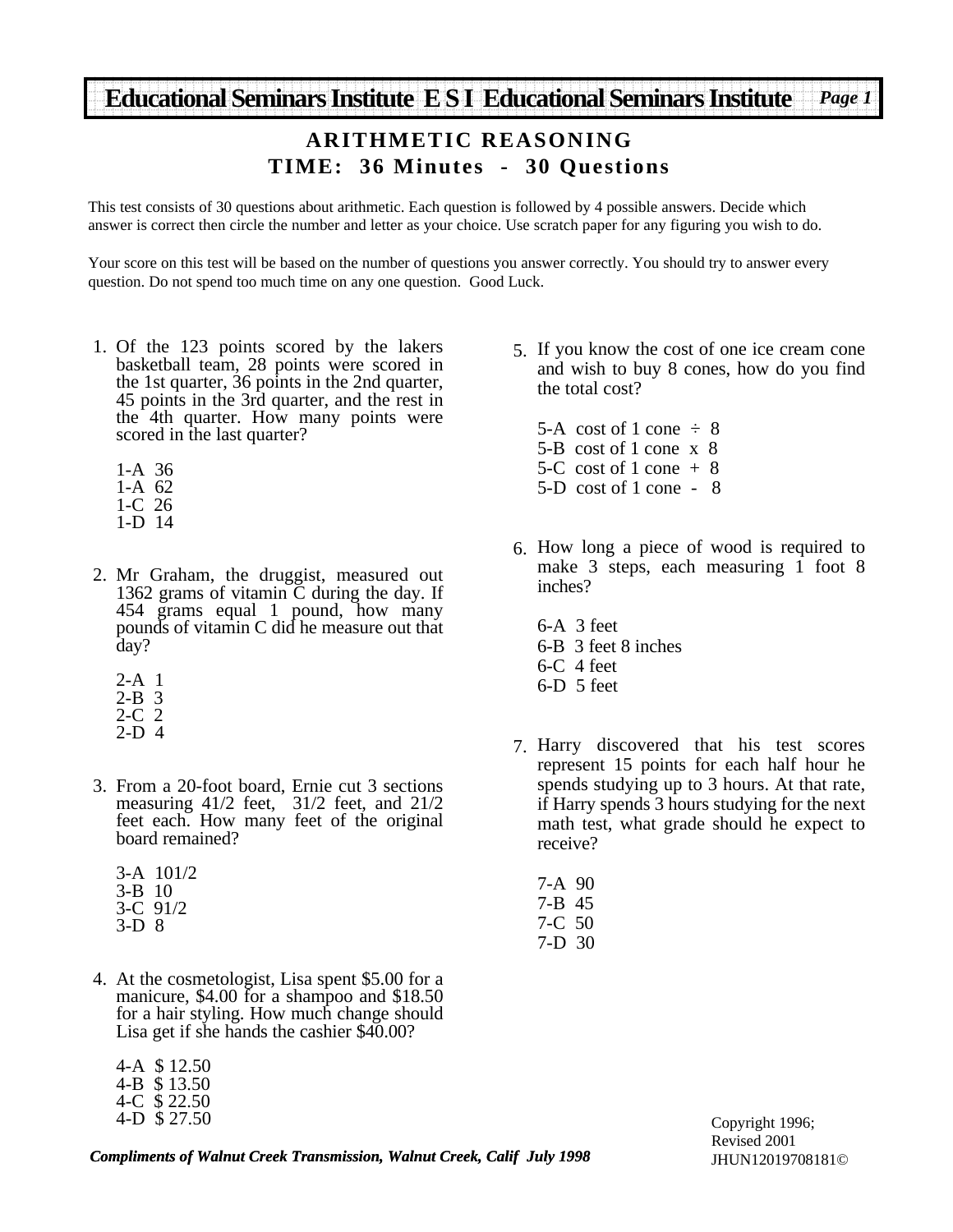#### **Questions 8 and 9 refer to the following graph**



On the circle graph, the distribution of available income in the United States for a particular year is represented. The population has been divided into 5 equal parts, starting from the poorest fifth and ending with the richest.

- What is the difference between the income 8. available to the poorest 3/5 of the population and that available to the richest 1/5 ?
	- 8-A 11% 8-B 6% 8-C 18% 8-D 12.9%
- Which of the following ratios best illustrates 9. the relationship in income distribution between the poorer 4/5 of the population and the richest 1/5 ?

|     | 9-A 41:59 |
|-----|-----------|
| 9-B | 76:24     |
| 9-C | 6:4       |
|     | 9-D 59:41 |

- 10. If 50 gallons of water fall over the waterfall in 1 minute, how many gallons fall over in 1 day?
	- 10-A 72,000 10-B 36,000 10-C 5000 10-D 3600
- 11. The Eastlands spent \$535 for roundtrip tickets from Nashville to New Orleans, \$325 for three nights in a hotel, \$275 for food and entertainment and \$175 for a rental car. What was the total cost of their trip?
	- 11-A \$1310 11-B \$1200 11-C \$1420 11-D \$1350
- 12. The heights of the 4 new members of the basketball team are as follows:

6 ft 2 in Duncan 6 ft 4 in 6 ft 4 in 6 ft 10 in Vinnie Tom Troy

What is the average height of the 4 players?

```
12-A 6 ft
12-B 6 ft 3 in
12-C 6 ft 5 in
12-D 6 ft 8 in
```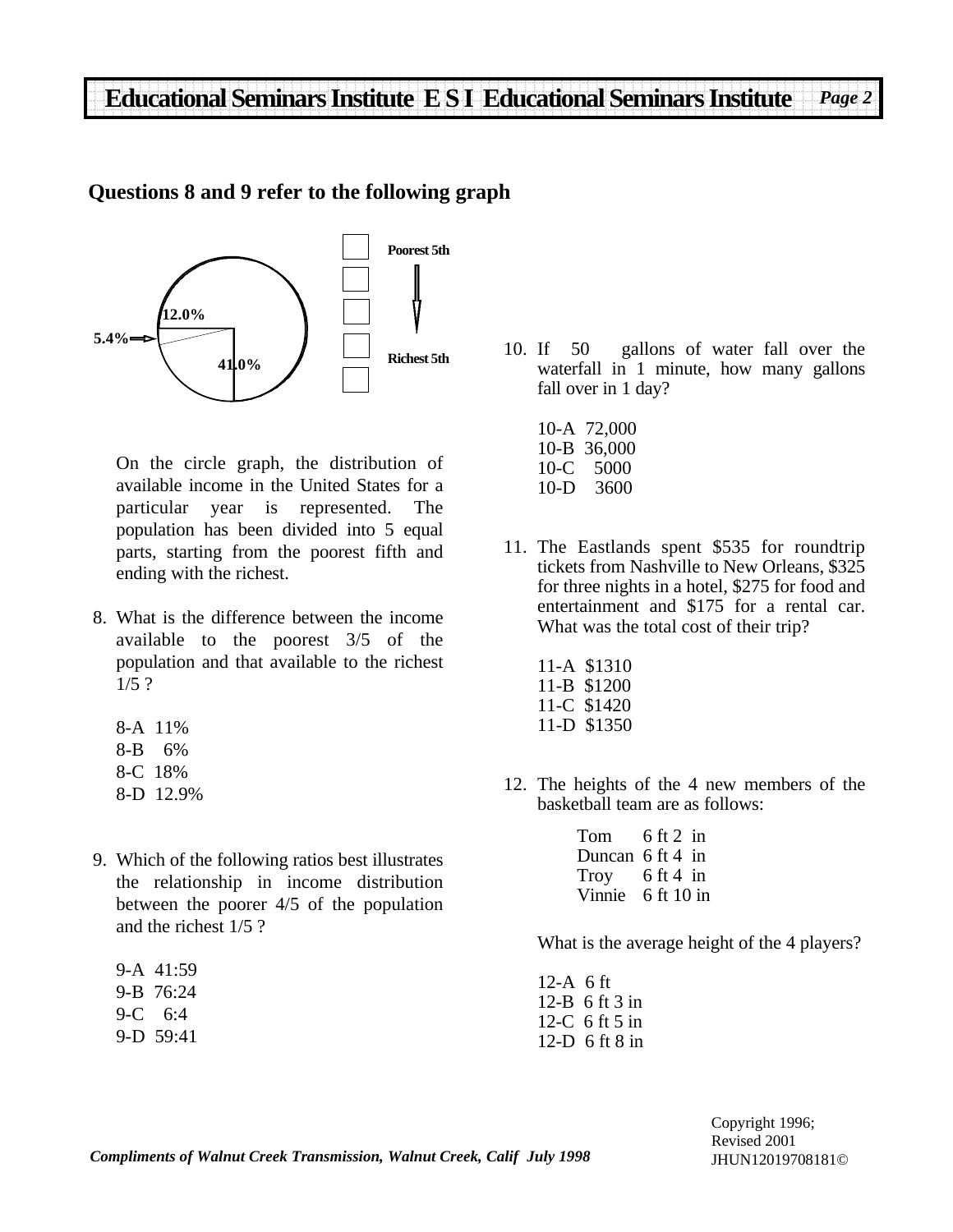- 13. Maria had one coupon good for 75 cents off a half gallon of orange juice. If she bought 2 half gallons of orange juice at \$1.95 each, how much did she have to pay?
	- 13-A \$4.65 13-B \$3.90 13-C \$3.15 13-D \$4.00
- 14. Jack can lift 110 pounds. If his barbell weighs 20 pounds, how many pounds are in each of the two equal weights added to the barbell to make it weigh 110 pounds?
	- 14-A 90 14-B 45 14-C 95 14-D 40
- 15. Tires regularly priced at \$44 each are on sale for \$37. How much would a car owner save by buying four tires at the sale price?
	- 15-A \$7 15-B \$28 15-C \$49 15-D \$81
- 16. To check the quality of a shipment of 500 articles, a sampling of 50 articles was carefully inspected. Of this sample, 4 were found to be defective. On this basis, what is the probable percentage of defective articles in the original shipment?
	- 16-A .04% 16-B 4 % 16-C 8 % 16-D 40%
- 17. If one quart of floor wax covers 400 square feet, how many gallons of wax are needed to wax the floor of an office 6400 square feet?
	- 17-A 4 17-B 8 17-C 12 17-D 16
- 18. The 1988 National League Pennant winner won 94 games that year and lost 67. What percentage of games did the team win?
	- 18-A 50 18-B 96 18-C 58 18-D 42
- 19. How many seasons did Cy Young pitch if he played baseball from 1890 to 1911?
	- 19-A 21 19-B 22 19-C 10 19-D 11
- 20. During a competition, a javelin was thrown 280 feet, 260 feet and 282 feet on three successive throws. What was the average distance for the three javelin throws?
	- 20-A 822 feet 20-B 540 feet 20-C 400 feet 20-D 274 feet
- 21. For his birthday, Frank received a \$15 gift certificate to Ramble's Department Store. If he used the certificate to purchase a shirt for \$18.75, how much money did he have to add?
	- 21-A \$3.75 21-B \$4.25 21-C \$5.75 21-D \$33.75
- 22. A \$150 fund is available for a holiday party. If 60% of the available money is spent for food and drinks, how much is left for other items?

22-A \$60 22-B \$70 22-C \$80 22-D \$90

*Compliments of Walnut Creek Transmission, Walnut Creek, Calif July 1998*

Copyright 1996; Revised 2001 JHUN12019708181©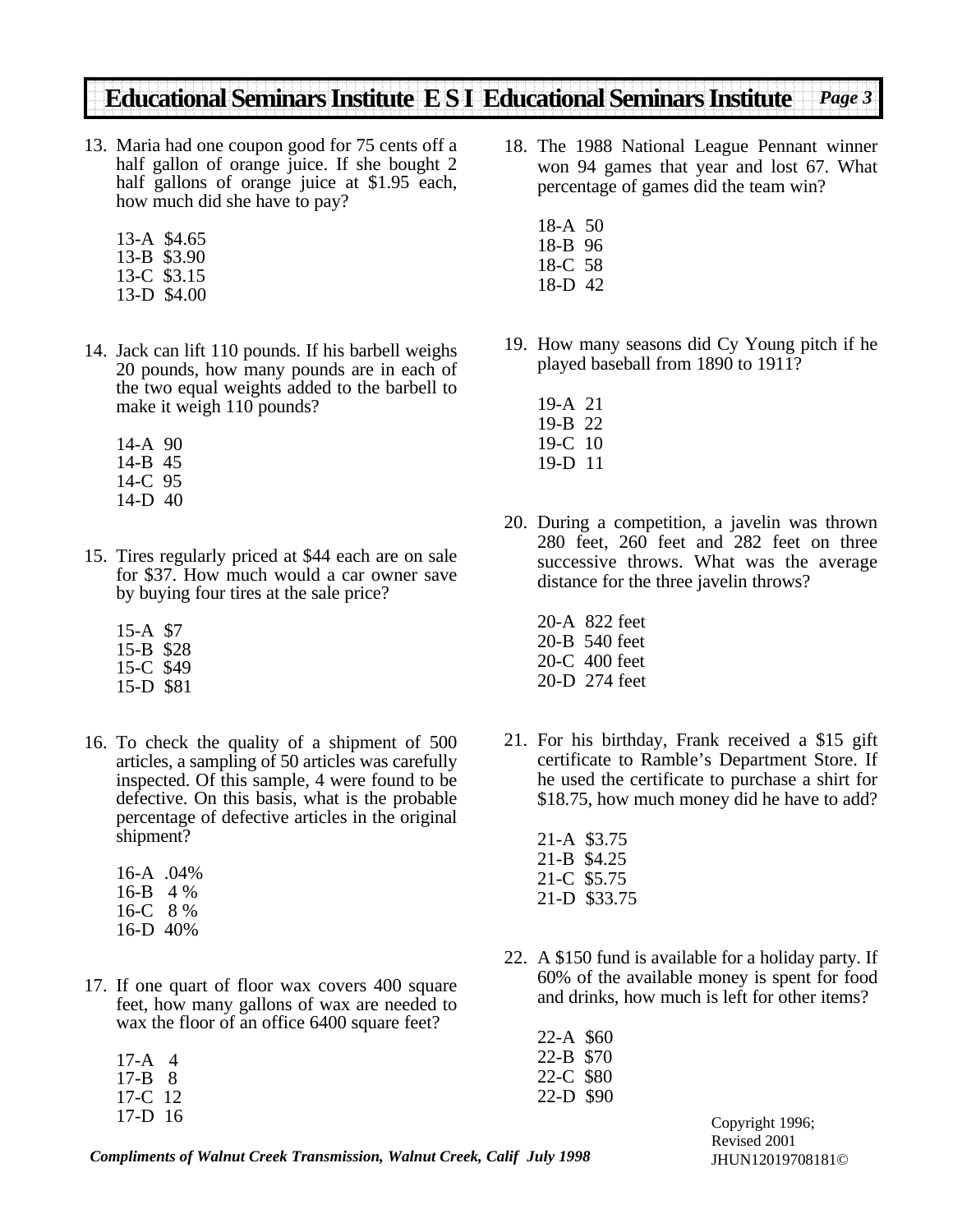- A book of 20 tickets for the bus costs 23. \$15.00. Individually purchased tickets cost \$1.25 each. John made 25 trips on the bus. What is the minimum amount he must pay?
	- 23-A \$6.25 23-B \$20.00 23-C \$21.25 23-D \$25.00
- A 500-foot ribbon was tied around the 24. school for the homecoming game. If 750 students attend the game and each receives an equal share of ribbon as a souvenir, how many inches of ribbon will each student get?
	- 24-A 5 24-B 8 24-C 2/3 24-D 4
- A 1/2 gram specimen of topical soil was 25. divided into samples for each of 50 biology students to examine under microscopes. If equal portions were prepared for each student, how many grams of soil should each student receive?
	- 25-A .5 25-B 1.0 25-C .1 25-D .01
- 26. The value of 32 nickels, 73 quarters and 156 dimes is

| 26-A \$26.10 |
|--------------|
| 26-B \$31.75 |
| 26-C \$35.45 |
| 26-D \$49.85 |

- 27. The wage rate in a certain trade is \$8.60 an hour for a 40 hour week and 1 1/2 times the base pay for overtime. An employee who works 48 hours in a week earns
	- 27-A \$447.20 27-B \$498.20 27-C \$582.20 27-D \$619.20
- 28. The population of Stormville has increased from 80,000 to 100,000 in the last twenty years. What is the percent of increase in the population?
	- 28-A 20 28-B 25 28-C 60 28-D 80
- 29. Fifty men and 40 women started the 10 mile hike. Five men and four women dropped out. What percentage of people dropped out of the hike?
	- 29-A 10 29-B 9 29-C 2 29-D 90
- 30. 100 meter freestyle swimming competition was won by Roosevelt High School in 50 seconds. How many meters per second did the Roosevelt High swimmer swim?
	- 30-A 1/2 30-B 1 1/2 30-C 4 30-D 2